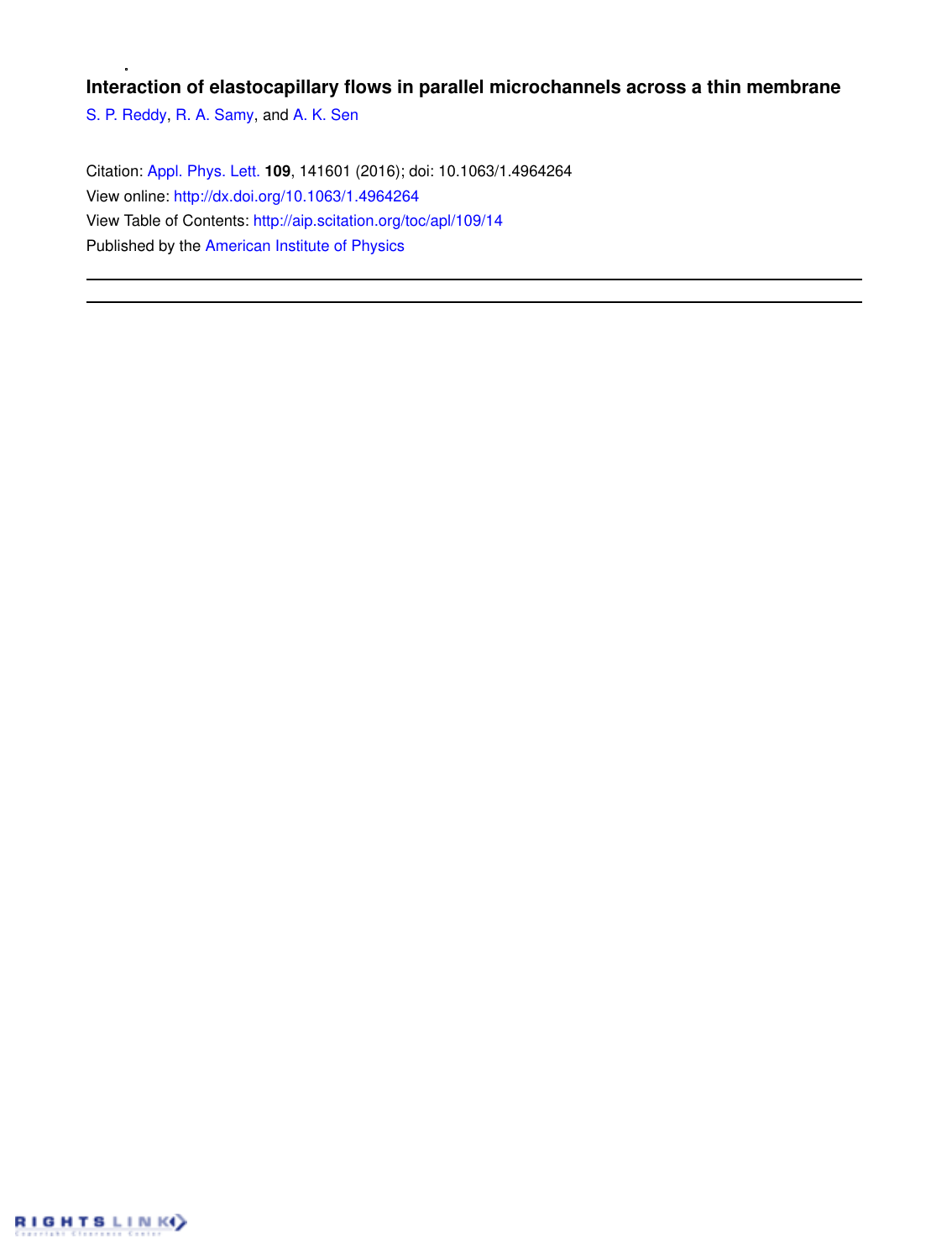

## Interaction of elastocapillary flows in parallel microchannels across a thin membrane

S. P. Reddy, R. A. Samy, and A. K. Sen<sup>a)</sup>

Department of Mechanical Engineering, Indian Institute of Technology Madras, Chennai 600036, India

(Received 20 August 2016; accepted 22 September 2016; published online 3 October 2016)

We report the interaction of counter elastocapillary flows in parallel microchannels across a thin membrane. At the crossing point, the interaction between the capillary flows via the thin membrane leads to significant retardation of capillary flow. The drop in velocity at the crossing point and velocity variation after the crossing point are predicted using the analytical model and measured from experiments. A non-dimensional parameter  $J$ , which is the ratio of the capillary force to the mechanical restoring force, governs the drop in velocity at the crossing point with the maximum drop of about 60% for  $J=1$ . The meniscus velocity after the crossing point decreases ( $J < 0.5$ ), remains constant  $(0.5 < J < 0.6)$ , or increases  $(J > 0.6)$  depending on the value of J. The proposed technique can be applied for the manipulation of capillary flows in microchannels. Published by AIP Publishing. [http://dx.doi.org/10.1063/1.4964264]

Transport of liquids in microfluidic devices is enabled by various passive and active techniques.<sup>1</sup> Even though active techniques hold better control and higher throughput, passive techniques such as capillary flows are the most sought-after techniques owing to their simplicity, lean design, ease of operation, and power-free nature.<sup>2</sup> The interest towards passive techniques has resulted in an unprecedented research progress in capillary flows in microchannels and, in turn, leads to many interesting studies including elastocapillarity $3-7$  and paper microfluidics.  $8,9$  Dynamics of capillary flow in nanochannels has been studied recently.<sup>10,11</sup> In nanochannels, due to relatively higher Laplace pressure, liquid condensation and gas dissolution have a considerable effect on the capillary filling dynamics.<sup>11</sup> The lack of control in the case of capillary flows in micro and nano channels has been reported as the major limitation of the technique.<sup>12</sup> Enhanced flow velocity can lead to faster response whereas flow retardation can provide longer incubation time.<sup>13,14</sup> Enhancement of capillary flow in a flexible channel in comparison to that in an identical rigid channel was reported.<sup>3,4</sup> Passive transport of a liquid plug by increasing the radius of curvature at one of its ends with the help of elastocapillary flow was achieved.<sup>5</sup> Pre-programmed and self-powered microfluidic circuits have been built from capillary elements.<sup>15</sup> However, this can only be attained by carefully designing the channel, making the design highly specific. Apart from shape and size, passive flow control of liquid at a specified position can also be achieved through surface patterning<sup>16</sup> and material modification. A complex fabrication procedure and lack of versatility in the design are bound to this method. Another technique used to control capillary flow is by changing channel geometry due to membrane deflection caused by mechanical actuators.<sup>17</sup> Capillary flow of a primary liquid (PL) was retarded or stopped with the help of a control fluid by varying the pressure of the control fluid.<sup>17</sup> Although the driving mechanism is passive, an

external actuator is required to control the flow in either of these techniques. Here, we report the control of capillary flow due to the interaction of counter capillary flows in parallel adjoining microchannels across a thin membrane. By using theoretical model and experiments, control of capillary flow of a primary liquid with the help of capillary flow of a controlling liquid (CL) is demonstrated. We showed that it is possible to achieve a significant drop in velocity at the crossing point and control velocity after the crossing point by appropriate selection of a nondimensional parameter J which governs elastocapillary flow.

The device was fabricated by bonding two straight PDMS (polydimethylsiloxane) microchannels with a thin PDMS membrane bonded between the two  $(Fig, 1(a))$ . The microchannels (width 700–1300  $\mu$ m and height 75–120  $\mu$ m) were prepared using photolithography followed by soft lithography using PDMS polymer (Sylgard 184, Dow Corning).<sup>18</sup> Thin membranes of thickness  $25-50 \mu m$  were prepared by spin coating the prepolymer on a plexiglass sheet and baking in an oven. The membrane and channels were bonded together after oxygen-plasma exposure. The device was used at least 6–8 h after the bonding to allow time for the surface properties to stabilize. The device was mounted horizontally on the stage of an inverted microscope (AxioVert A1, Zeiss). Droplets of liquid (0.1 ml) were generated at the ends of two capillaries connected to a syringe pump via a T-connector (Fig.  $1(b)$ ). The ends of the capillaries were held vertically, one at each inlet, to insert droplets simultaneously into both inlets. Please note that the droplets are introduced into the channel at atmospheric pressure and zero initial velocity so there is no influence of the syringe pump on the capillary flow of liquid in the channels. Experiments were performed with different liquids: mineral oil, silicone oil, and propan-1, 2-diol. The position of the menisci in the primary channel (PC) and controlling channel (CC) was recorded with a high speed camera (FASTCAM SA3, Photron) attached to the microscope. The distance travelled by the liquid menisci with respect to time was obtained using the scales engraved alongside the channels.

**RIGHTSLINK** 

a)Author to whom correspondence should be addressed. Electronic mail: ashis@iitm.ac.in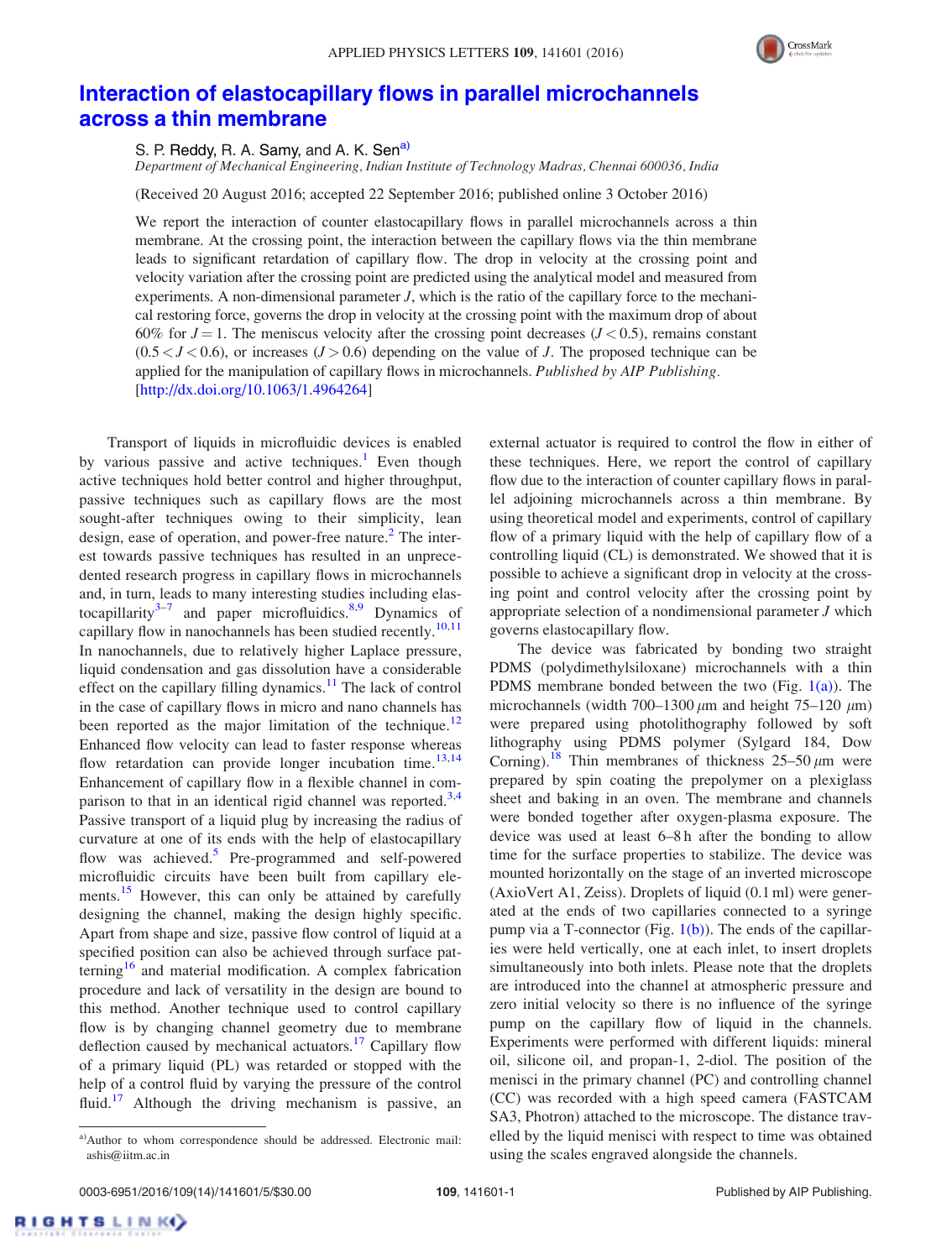

FIG. 1. (a) Exploded view of the PDMS microchannel device. (b) Insertion of liquids at the inlets of the PC and CC during experiments. Schematic diagram showing positions of PL and CL menisci and membrane deflection pattern (c) before the crossing point, x-z cross-sectional view, menisci of PL and CL are, respectively, at  $x^*$  and  $l - x^*$ , point of maximum inward deflection for PL and CL, respectively, at  $\hat{x}$  and  $l - \hat{x}$ (d) before the crossing point, y-z crosssectional view, (e) after the crossing point, x-z cross-sectional view, point of maximum outward deflection at  $x'$  and  $l - x'$  (f) after the crossing point, y-z cross-sectional view, (g) at the crossing point, x-z cross-sectional view, and (h) at the crossing point, y-z cross-sectional view.

For theoretical modeling, consider a thin rectangular membrane of flexural rigidity D, Poisson's ratio  $\nu$ , width  $w$ , length *l*, and thickness  $t_m$  with its edges  $y = \pm w/2$  built-in (Figs.  $1(c)-1(h)$ ). The membrane is sandwiched between two identical rectangular microchannels (i.e., primary and controlling channels, also referred to as channels 1 and 2, respectively) of width w and height  $h(w \gg h)$  and length l. We take that liquids in both channels are the same and moreover, they are inserted into the corresponding inlets at the same time so the menisci cross each other at  $x = l/2$ . Quasi-static analysis of the membrane is adequate since the characteristic time scale of capillary flow is much larger than the reaction time of the membrane to the load due to Young-Laplace pressure.<sup>19</sup> Since  $Re \ll 1$ , fluid inertia is negligible compared to viscous force and flow can be assumed to be quasi-static. Depending on the relative position of the menisci, we analyze the problem: before the crossing point, at the crossing point, and after the crossing point.

First, we consider a case before the liquids in the primary channel (PC) and controlling channel (CC) cross each other (Figs.  $1(c)$  and  $1(d)$ ). Let us assume that the liquids are sufficiently far away from each other so that the controlling liquid (CL) has no influence on the primary liquid (PL). In that case, the dynamics of liquid in the PC is similar to that of a liquid present in a single flexible channel that we reported earlier.<sup>4</sup> Two deflection extrema each at  $\hat{x}$  and  $l - \hat{x}$ are present in the deformed membrane profile, each owing to the Young-Laplace pressure jump across the corresponding meniscus. The distance travelled by the meniscus  $x^*$  with time t in the PC is given by <sup>4</sup> modified Washburn's law as  $x^*(t) = W_d \sqrt{t}$  and modified Washburns' constant  $W_d$  is given in Eq. (S1) (supplementary material). The effect of wall compliance appears in the non-dimensional parameter  $J = 4\alpha \left(\frac{h}{l_{ee}}\right)^2 a^4$  which is the ratio of surface tension force to elastic deformation force,  $l_{ec} = \sqrt{D/\sigma \cos \theta}$  is the elastocapillary length. The value of constant  $\alpha = 1/386$  (from

simulations<sup>4</sup>), *a* is the channel aspect ratio ( $a = w/h$ ),  $\sigma$  is the surface tension of the liquid, and  $\theta$  is the contact angle of the liquid with channel wall. From  $x^*(t) = W_d \sqrt{t}$ , velocity of the meniscus is obtained as  $v_s = \frac{dx^*}{dt} = \frac{W_d^2}{2x^*}$ , which is rearranged to seek the effect of J as,  $\tilde{u} = \frac{1}{J} \left( \frac{\beta h}{3J} \right) \frac{F_1(\hat{z})}{\Gamma X}$ ,  $\tilde{u}$  is the non-dimensional velocity given by  $v_s/U_{cap}$ , where  $U_{cap}$  is the capillary velocity given by<sup>20</sup>  $\frac{\sigma \cos \theta}{\mu}$ , X is the normalized distance given by  $x^*/l$ . The effect of channel geometry is realized via the factor  $\beta h/3l$ . The length taken by the membrane to relax back to zero deflection  $l_{rs}$  is assumed to be very small compared to the channel length  $l$ , which is verified through simulations (Table S1, supplementary material). The menisci start interacting only when the distance between them is smaller than the restoring length  $l_{rs}$ .

Next, we consider the case after the menisci cross each other and are sufficiently away from the crossing point (Figs.  $1(e)$  and  $1(f)$ ). We consider that the pressure variation is linear along each liquid (i.e., increases from the meniscus toward upstream similar to Poiseuille flow) and thus realize an abrupt change in the pressure acting on the membrane  $p_m$ at each meniscus. This results in two deflection extrema at short distances after and before each meniscus. We can split the PC into five distinct regions (A to E) so the pressure acting on the membrane  $p_m(x)$  (positive along the z-axis) is a split function (see Eq. (S3) in supplementary material). Deflection of membrane at any  $(x, y)$  is given by  $\omega(x, y)$  $= \delta(x)(1 - 4\left(\frac{y}{w}\right)^2)^2$  except in regions B and D (high gradient),  $\delta(x)$  is the maximum deflection at any x given by

$$
\delta(x) = \alpha p_m(x) w^4 / D, \quad \text{so } \xi = \frac{\delta}{h} = \frac{\alpha p_m(x) w^4}{Dh}. \tag{1}
$$

Due to symmetry,  $\delta(x) = -\delta(l - x)$ . The deflection at the meniscus  $\delta^*$  can be taken as an average of extrema  $\delta^*$  $= (\hat{\delta} + \delta')/2$  (verified using simulations, see Table S3 in supplementary material), where  $\hat{\delta}$  and  $\delta'$  are the extrema that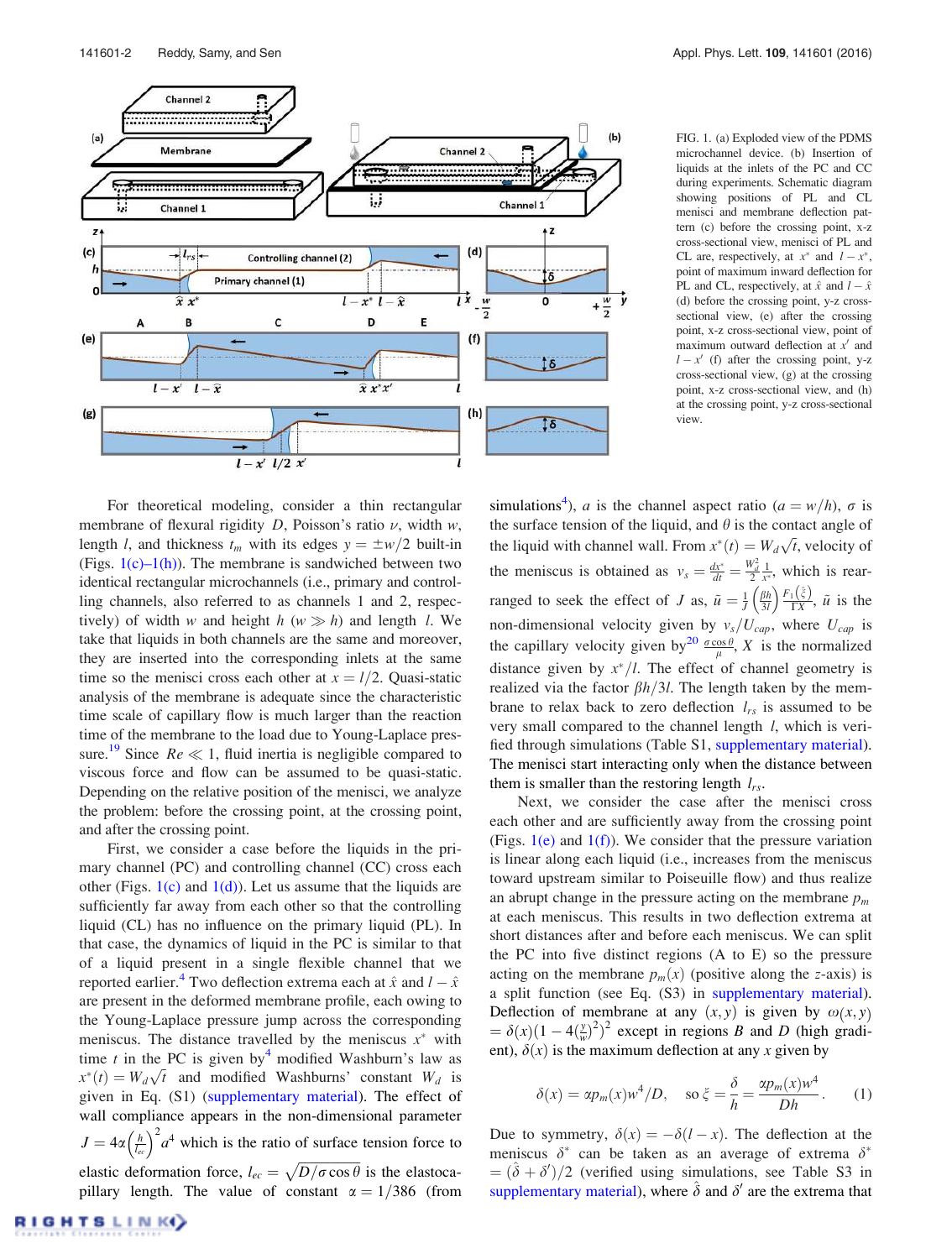occur before and after the menisci, respectively. In the case of channels of high aspect ratios (i.e.,  $a \gg 1$ ), the Young-Laplace pressure drop across the meniscus located at  $x^*$  is given by

$$
\Delta p_1 = 2\sigma \cos \theta \left( \frac{1}{h + \delta^*} + \frac{1}{w} \right) = \frac{2\sigma \cos \theta}{h} \left( \frac{1}{1 + \xi^*} + \frac{1}{a} \right)
$$

$$
\approx \frac{2\sigma \cos \theta}{h} \left( \frac{1}{1 + \xi^*} \right) \approx \frac{2\sigma \cos \theta}{h} \left( \frac{1}{1 + \frac{\hat{\xi} + \xi'}{2}} \right).
$$
(2)

Also, using Eq. (S4) (supplementary material) and Eq. (1), we get

$$
\Delta p_1 = -p_m(l - x') - p_m(\hat{x}) = \frac{Dh}{\alpha w^4} (\xi' - \hat{\xi}). \tag{3}
$$

By eliminating  $\Delta p_1$  from Eqs. (2) and (3) and accepting appropriate solution for  $\xi'$ , we get  $\xi' = -1 + \sqrt{(1 + \hat{\xi})^2 + J}$ . Using the modified cross-sectional area in Eq. (S5) (supplementary material) and flow rate in Eq. (S8) in supplementary material, the velocity of the meniscus in PC and the corresponding non-dimensional velocity, respectively, are obtained as

$$
v = \frac{\beta D h^3 F_1(-\xi')}{12\mu \alpha \Gamma w^4 (l - x^*)}, \quad \tilde{u} = \frac{1}{J} \left(\frac{\beta h}{3l}\right) \frac{F_1(-\xi')}{\Gamma(1 - X)}.
$$
 (4)

Integrating the Eq. (S9) (supplementary material) in region C (i.e., from  $x = (l - \hat{x})$  to  $x = \hat{x} \approx x^*$  and  $\xi = -\hat{\xi}$ to  $\zeta = \hat{\zeta}$ , we get the non-dimensional velocity of the meniscus as

$$
\tilde{u} = \frac{1}{J} \left( \frac{\beta h}{3I} \right) \frac{F_2(\hat{\xi})}{\Gamma(2X - 1)},
$$
  
\n
$$
F_2(\xi) = \frac{683}{5000} \log \left( \frac{1.89 - \xi}{1.89 + \xi} \right) - \frac{3325}{5000} \tan^{-1} \left( \frac{8041}{6250} \xi \right).
$$
\n(5)

The expression for  $\xi'$  along with Eqs. (4) and (5) is numerically solved using MATLAB to obtain the velocity of the meniscus at different positions after the crossing point.

Further, we consider the case at a very small instant after the crossing point where the menisci are still close to each other (Figs.  $1(g)$  and  $1(h)$ ). The menisci cross each other at  $x^* = l/2$  if the liquids are inserted into both channels at the same time. Following a similar approach as taken in the previous case, we realize that  $p_m(x)$  is almost zero in the region between the menisci and  $p_m(x)$  changes abruptly at each meniscus. Therefore, the membrane profile in the region between the menisci is monotonous without any deflection extrema ( $\hat{\xi} = 0$ ). Maximum deflection  $\xi'$  occurs after the primary liquid meniscus  $x'$  and minimum deflection  $(-\zeta')$ occurs after the controlling liquid meniscus  $(l - x')$ . By solving Eq. (S11) (supplementary material) using  $\xi^* = \xi'/2$ (simulations, valid with an error of 10%, supplementary material, Table S4), we obtain deflection of the membrane at crossing point  $\xi'_c = -1 + \sqrt{1 + J}$ . We can conclude that  $\xi'_c$ 

in the PC suddenly becomes positive (upward) at the crossing point (since  $J$  is positive). Thus, the pressure jump across the meniscus rapidly decreases leading to a sudden drop in the meniscus velocity at this point. Before the crossing point, the membrane deflection at the meniscus is negative (downward)  $(\hat{\xi} = -1 + \sqrt{1 - J})$  (Eq. (S2), supplementary material). Similar to the case after the crossing point, the velocity of the meniscus at the crossing point is found by integrating the expression for  $R_1$  from  $x = 0$  to  $x = (l - x^l)$ which results in  $v_c = \frac{\beta Dh^3 F_1(-\zeta')}{12\alpha\mu\Gamma_c w^4(l-x')}$ , the modified crosssectional area  $\Gamma_c = 1 + \frac{4\xi'}{15}$  (Eq. (S12), supplementary material). The velocity of the liquid meniscus before the crossing point is given in Eq. (S13) (supplementary material). So the drop in the meniscus velocity is

$$
\kappa = 1 - \frac{v_c}{v_s} = 1 - \frac{F_1(-\xi')\Gamma_c}{F_1(\hat{\xi})\Gamma_s}.
$$
 (6)

From Eq. (6), we observe that the percentage drop in the meniscus velocity is purely a function of J. Moreover, we can show that Eq. (6) remains the same even if liquids are inserted at different times. Therefore, the percentage drop in the velocity does not change with the location of the crossing point, which is verified using experiments.

Fig. 2 shows the variation of the meniscus velocity  $\tilde{u} = (v/U_{cap})$  in the PC at different positions  $X = x^*/l$  for different values of  $J = 4\alpha \left(\frac{h}{l_{ee}}\right)^2 a^4$ , which can be controlled by varying channel dimensions, membrane thickness, and liquid properties. At any location before the crossing point, meniscus velocity was found to be directly proportional to J. The PL meniscus velocity decreases from the inlet until the point where the menisci cross each other, i.e.,  $\tilde{x} = 0.5$ ; the rate of decrease was found to be independent of J. The



FIG. 2. Non-dimensional velocity of the PL meniscus  $\tilde{u}$  with X predicted using the theoretical model, for different J values; (inset) Comparison of model predictions and experimental data (filled squares with error bars) for  $\tilde{u}$  versus X for J = 0.47, error bars represent uncertainty in the experimental data due to the resolution of the scale; (inset) Experimental images showing PL and CL menisci shapes at different positions: before the crossing point, at the crossing point, and after the crossing point, the PL meniscus curvature is indicated by  $r_z$ , propan-1, 2-diol as working liquid and channel 1000  $\mu$ m  $\times$  110  $\mu$ m, fitting parameters:  $l_{ec} = 1.352$  mm and  $U_{cap} = 494.4$  mm/s.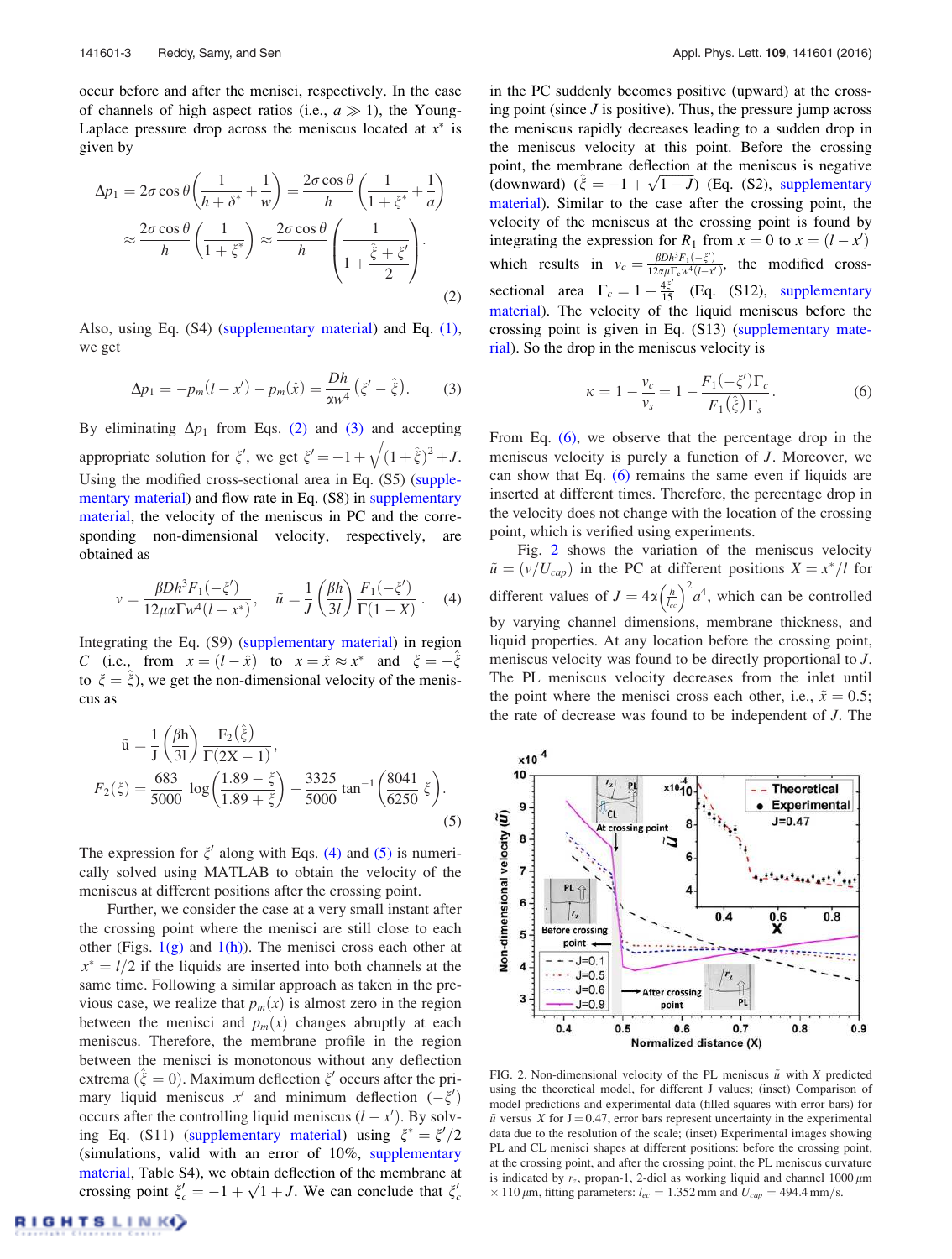decrease in velocity is attributed to the increase in viscous resistance as the capillary flow meniscus progresses. At the crossing point, a sudden drop in the meniscus velocity is observed for all J values due to the upward deflection of the membrane, as evident from  $\xi_c' = -1 + \sqrt{1 + J}$  in the model. Experiments were performed to study the variation of  $\tilde{u}$  with X for different  $J$  values. Fig. 2 (inset) shows the comparison between model predictions and experimental data for  $J = 0.47$ , which shows a good agreement within 10%. Since PDMS is known to be gas permeable, the presence of nanoscale gas bubbles on the channel surface may also have influence on the capillary flow.<sup>10,11</sup> Although, consideration of this phenomenon is very challenging, this may be a source of error which is responsible for the deviation of the theoretical modeling results from the experimental data. The experimental data also show a sudden drop in velocity at the crossing point similar to the model. The change in the sign of  $\xi^*$  at the crossing point is also evident from the PL meniscus shape before and at the crossing point (insets in Fig. 2). Before the crossing point, the radius of curvature at the center of the meniscus  $r<sub>z</sub>$  is negative indicating inward deflection of the membrane.<sup>21,22</sup> At the crossing point,  $r_z$  suddenly becomes positive, which is due to the outward deflection of the membrane.<sup>5</sup>

Model predictions show that the PL meniscus velocity decreases, remains constant, or increases after the crossing point depending on the value of J. At smaller J values i.e.,  $J < 0.5$ , the membrane deflection toward the primary liquid is relatively smaller; thus, the change in height of the channel at the meniscus is insignificant. Consequently, the increment in the pressure drop across the meniscus  $\Delta p_m$  is lower as compared to that in the viscous pressure loss  $\Delta p_{v}$  so the meniscus velocity decreases downstream. After the crossing point, the downward pressure acting on the membrane decreases so consequently the height of the PC decreases which is evident from the increase in the radius of curvature of the meniscus  $r<sub>z</sub>$  after the crossing point compared to that at the crossing point (inset in Fig. 2). For  $J = 0.5$  to 0.6, the meniscus velocity remains almost constant downstream after the crossing point, which indicates a balance between the increment in the pressure jump across the meniscus  $\Delta p_m$  and that in the viscous pressure drop  $\Delta p_{v}$ . For  $J > 0.6$ , the meniscus velocity increases downstream since the increment in  $\Delta p_m$  is higher than that in  $\Delta p_v$ . Fig. 3 shows the variation of percentage drop in velocity (Eq. (6)) at the crossing point with *J* predicted using the model and obtained from experiments, which show good agreement within a maximum error of 15%. The percentage drop in velocity is found to increase with increase in the  $J$  value. As the  $J$  value increases, the change in the deflection at the crossing point  $(\xi_c - \hat{\xi}_s)$  $= \sqrt{1 + J} - \sqrt{1 - J}$ ) increases which leads to the increase in percentage drop in velocity. For  $J = 1$ , a maximum of 60% drop in the meniscus velocity is observed from both model and experiments just prior to the membrane collapse for  $J > 1$ . Experiments were performed by changing the time interval between the insertions of the liquids at the PC and CC inlets which showed that the percentage drop in the meniscus velocity at the crossing point is independent of the position of the crossing point (inset in Fig. 3).



FIG. 3. Percentage drop in PL meniscus velocity  $\tilde{u}$  with non-dimensional parameter J at the crossing point, theoretical predictions (solid line) and experimental data (filled squares with error bars), fitting parameter:  $l_{\text{ec}} = 1.372 \text{ mm}$ , membrane collapses for J > 1 (inset) percentage drop in  $\tilde{u}$ with positions of the crossing point X, channel  $1000 \mu m \times 75 \mu m$ , theoretical predictions (solid line) and experimental data (filled squares with error bars), error bars represent uncertainty in the experimental data due to the resolution of the scale.

In conclusion, we investigated the interaction of elastocapillary flows in parallel microchannels across a thin membrane using theoretical model and experiments. At the crossing point, a significant drop (over 60%) in the meniscus velocity was observed for  $J = 1$  prior to membrane collapse. After the crossing point, meniscus velocity decreases for  $J < 0.5$ , remains constant for  $0.5 < J < 0.6$ , and increases for  $J > 0.6$ . The proposed technique could be applied for passive control of capillary flows in microchannels. Also, it could motivate further research on the interaction between fluids and flows across thin membranes and compliant structures.

See supplementary material for the supporting derivations of the theoretical model and supporting data obtained using structural simulations.

The authors would like to thank the Department of Science & Technology, India (EMR/2014/001151), Department of Biotechnology, India (BT/PR7276/MED/32/267/2012), and I.I.T. Madras (MEE15-16843RFTPASHS) for providing the financial support. We also acknowledge CNNP, IIT Madras for supporting the photolithography work.

- <sup>1</sup>D. Mark, S. Haeberle, G. Roth, F. von Stetten, and R. Zengerle, Chem. Soc. Rev. 39, 1153 (2010).
- <sup>2</sup>A. W. Martinez, S. T. Phillips, G. M. Whitesides, and E. Carrilho, Anal. Chem. 82, 3 (2010).
- 3 J. W. Van Honschoten, M. Escalante, N. R. Tas, H. V. Jansen, and M. Elwenspoek, J. Appl. Phys. 101, 094310 (2007).
- <sup>4</sup>R. Anoop and A. K. Sen, *Phys. Rev. E.* **92**, 013024 (2015).
- <sup>5</sup>D. George, R. Anoop, and A. K. Sen, Appl. Phys. Lett. 107, 261601  $(2015)$
- ${}^{6}$ H.-Y. Kim and L. Mahadevan, J. Fluid Mech. 548, 141 (2006).
- <sup>7</sup>C. Duprat, J. M. Aristoff, and H. A. Stone, J. Fluid Mech. 679, 641 (2011). <sup>8</sup>D. M. Cate, J. A. Adkins, J. Mettakoonpitak, and C. S. Henry, Anal. Chem. 87, 19 (2015).
- $^{9}$ X. Li, D. R. Ballerini, and W. Shen, Biomicrofluidics 6, 011301 (2012).
- <sup>10</sup>F. Chauvet, S. Geoffroy, A. Hamoumi, M. Prat, and P. Joseph, Soft Matter 8, 10738 (2012).